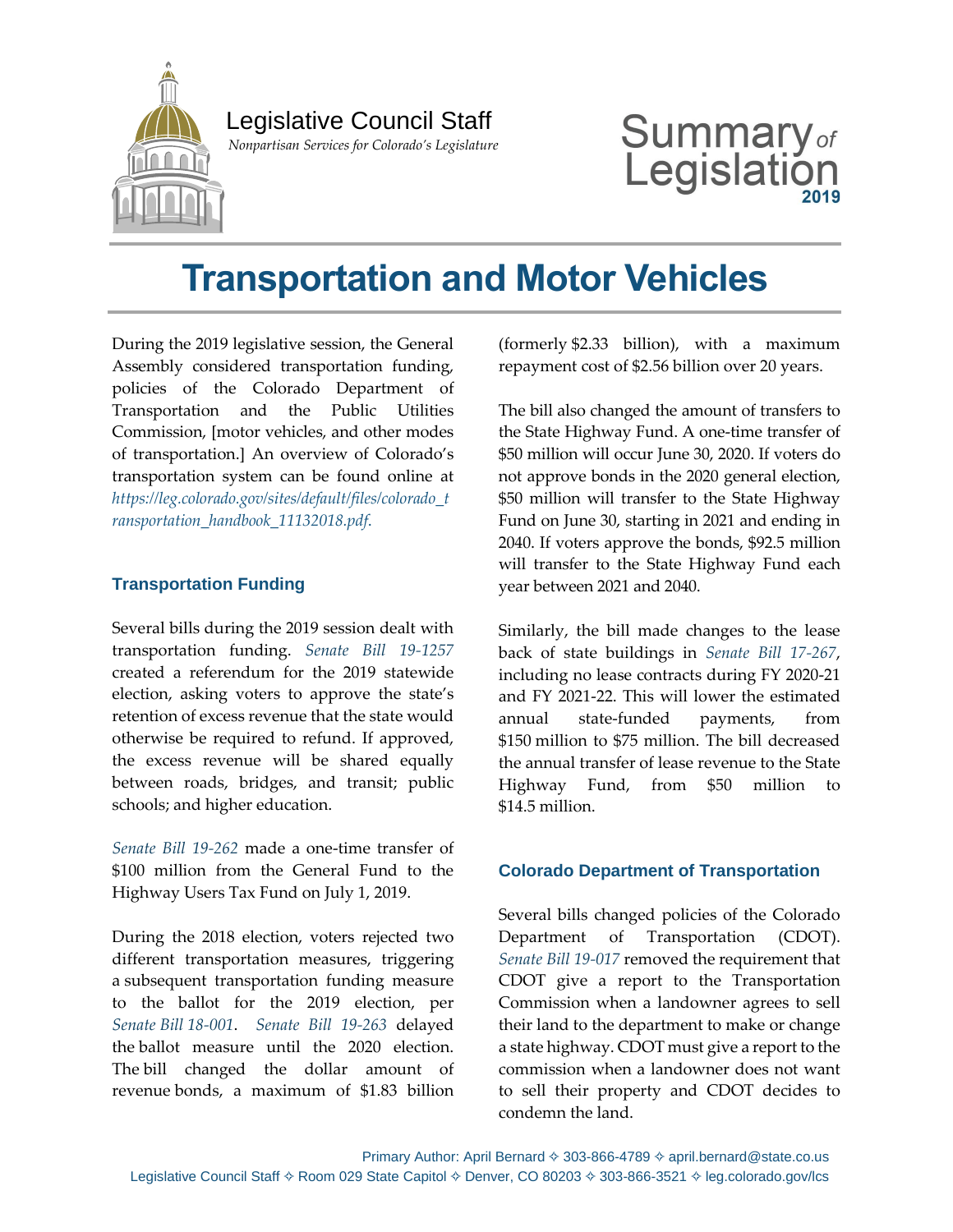## **Transportation and Motor Vehicles (Cont'd.)**

With the passage of *[Senate Bill 19-239](https://leg.colorado.gov/bills/sb19-239)*, CDOT must talk with stakeholders about the use of cars for businesses. CDOT will report to the legislature on recommendations to mitigate the impacts of commercial transportation on transportation infrastructure, including fees for commercial motor vehicles. During the 2020 interim, CDOT will present a final report to the Transportation Legislation Review Committee.

*[House Bill 19-1209](https://leg.colorado.gov/bills/hb19-1209)* removed the on-time report to the Aeronautics Division for interstate air carriers creating a new business and participating in the Business Incentive Fund.

### **Public Utilities Commission**

*[Senate Bill 19-236](https://leg.colorado.gov/bills/sb19-236)* continues the Public Utilities Commission until September 1, 2026. The bill creates a permit process for vehicle booting companies, effective January 1, 2020. The bill requires that fingerprints for individuals driving taxis, certain buses, and limousines be taken by local law enforcement or a company approved by the Colorado Bureau of Investigation. Finally, the commission may impose a civil penalty on a railroad that does not obey a rule to comply with railroad crossing safety.

### **Motor Vehicles**

*Registration.* Currently, motor vehicle owners who sell their vehicles may personally use the credit for taxes only on the future registration of a vehicle or transfer the credit to the buyer. The credit relates to taxes paid on a truck, trailer, semi-trailer, vehicles, utility trailers, camper trailers, and mobile machinery used for agriculture and construction. *House Bill [19-1138](https://leg.colorado.gov/bills/hb19-1138)* allows for transfer of the credit for taxes, surcharges, and registration fees. Some fees are not included in the credit.

*[Senate Bill 19-054](https://leg.colorado.gov/bills/sb19-054)* allows for the registration of military motor vehicles for recreation. The vehicle identification number inspection fee increases from \$20 to \$50 with *[House Bill 19-1300](https://leg.colorado.gov/bills/hb19-1300)*. The fee may change yearly with inflation.

*Commercial Vehicles.* The minimum age for a commercial motor vehicle driver license decreases with the passage of *[Senate Bill 19-018](https://leg.colorado.gov/bills/sb19-018)*. Licensed drivers between 18 and less than 21 years may drive a commercial motor vehicle on highways between Colorado and other states.

*[Senate Bill 18-032](https://leg.colorado.gov/bills/sb18-032)* requires CDOT to study allowing trucks carrying hazardous material to travel through the Eisenhower-Edwin C. Johnson Memorial Tunnel. The department will gather comments from counties and towns near the tunnel, companies transporting and selling hazardous materials, and others.

*License plates. [House Bill 19-1255](https://leg.colorado.gov/bills/hb19-1255)* creates the Mesa Verde National Park special license plate. Persons must donate \$25 to \$75 to a specific non-profit supporting the park and pay a one-time special license plate fee of \$50, in addition to any taxes and fees due at registration.

*[Senate Bill 19-205](https://leg.colorado.gov/bills/sb19-205)* creates the woman veteran license plate. Honorably discharged or retired women from the United States armed forces qualify with a DD214 or other form showing service and honorable discharge or retirement. *[Senate Bill 19-167](https://leg.colorado.gov/bills/sb19-167)* creates the Colorado professional fire fighters license plate for current or former firefighters. Persons must donate to a specific non-profit supporting professional firefighters, first responders, or family members and pay a one-time special license plate fee of \$50, in addition to any taxes and fees due at registration.